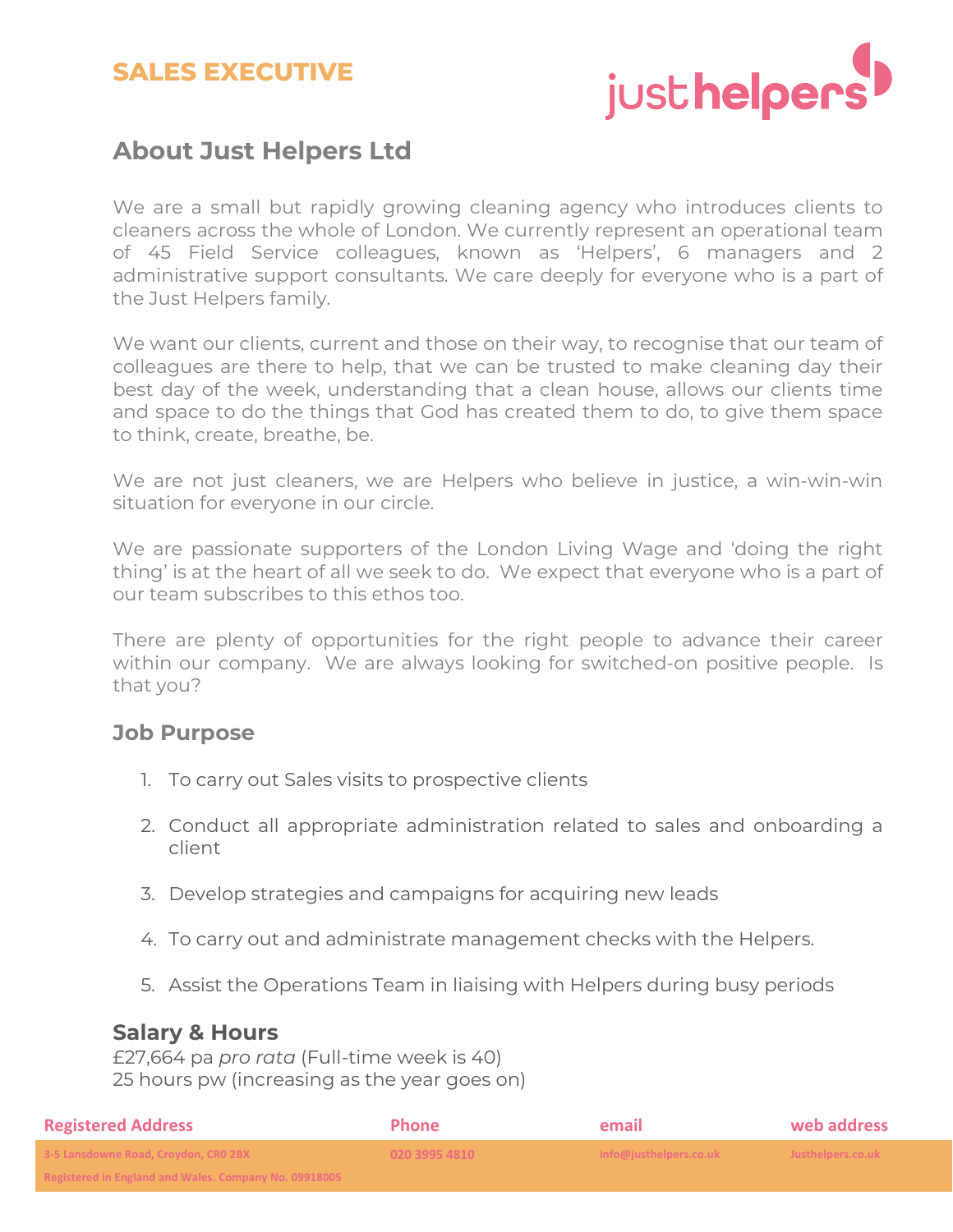# **SALES EXECUTIVE**

#### **Main Duties to include Essential**

- Responding to emails and phone calls from colleagues and clients throughout the day and helping to resolve sales related problems, ensuring that Helpers are set up for success
- Using Social media and other forums to recruit new clients.
- Responding to enquiries from prospective Helpers instituting a four hour response policy
- Ensuring that all new customer, Helper and management check files are completed within 24 hours of any visit, in good quality English.
- Assisting with the interview process of prospective Helpers
- Assisting the Helpers with their onsite problems and remotely helping them to problem solve if the Operations Team are not available.
- Generating weekly KPIs relating to the sales side of the business
- Professional cleaning experience
- You would love to attend at least one networking event every two months

### **Developmental**

• Understand and edit the company CRM system

## **Person Specification Essential**

- Outstanding organisational and time management skills including the ability to multitask and prioritise workload with limited guidance
- Proven ability to work, problem solve and think clearly under pressure, to tight deadlines with a 'can-do' attitude
- Professional and highly personable communicator, verbally and in writing with clients and colleagues
- Customer service skills including professional and friendly telephone manner and impeccable discretion and confidentiality
- Team player with the ability to remain positive in difficult situations and help resolve any conflicts
- Good ICT skills including strong command of MS suite, willingness to learn about databases /CRM systems.
- Ability to work alone, remain focused and highly motivated with limited supervision
- Advanced level English language speaker with one other European language preferred

| <b>Registered Address</b>                                                                                                      | <b>Phone</b>  | email                  | web address       |
|--------------------------------------------------------------------------------------------------------------------------------|---------------|------------------------|-------------------|
| 3-5 Lansdowne Road, Croydon, CRO 2BX                                                                                           | 020 3995 4810 | info@justhelpers.co.uk | Justhelpers.co.uk |
| Bogistared in England and Wales, Company No. 0001900E.<br><u>nckisrci cu ili Liikialiu aliu Walcs. Cullipaliy Nu. UJJ1000J</u> |               |                        |                   |